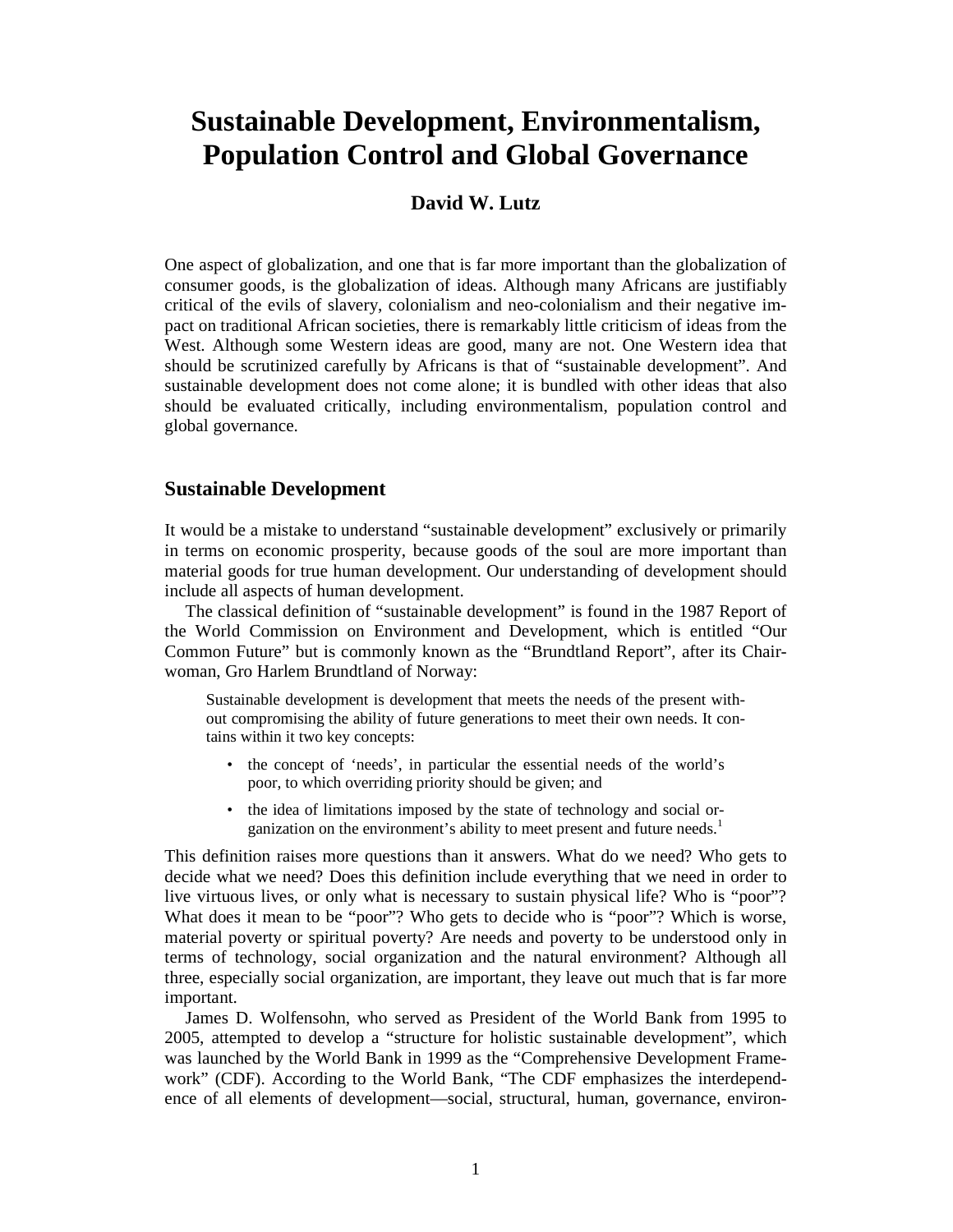mental, economic, and financial."<sup>2</sup>

Depending upon how one interprets the "human" element of development, this list is either redundant or incomplete. Social and governance development are obviously aspects of human development. Structural development is about the development of man-made structures. Since economic and financial systems do not exist apart from human activity, economic and financial development are also aspects of human development. None of these elements of development can be separated from human development. Perhaps environmental development is an exception. But if we understand "environment" etymologically as that which surrounds something, then the something that it surrounds is humanity. The concept of environmental development makes sense only in relation to human development. So, one could ask why "human" is included in this list of elements of development, since they are all aspects of human development. The list appears to be redundant.

If, on the other hand, the list of elements other than "human" is understood to include all of the aspects of human development, then it is far from complete. In fact, it ignores the most important aspects of human development: spiritual, intellectual and moral development. The World Bank's Comprehensive Development Framework falls short of its goal of being holistic.

#### **Environmentalism as Religion**

Both the Brundtland and the Wolfensohn understandings of "sustainable development" include reference to the (natural) environment. This theme recurs in many other documents on sustainable development. According to the "Rio Declaration on Environment and Development" of 1992: "In order to achieve sustainable development, environmental protection shall constitute an integral part of the development process and cannot be considered in isolation from it."<sup>3</sup> Similarly, the "Johannesburg Declaration on Sustainable Development" of 2002 states, "We assume a collective responsibility to advance and strengthen the interdependent and mutually reinforcing pillars of sustainable development – economic development, social development and environmental protection  $-$  at the local, national, regional and global levels.<sup>34</sup> And the Business for the Environment (B4E) Climate Summit of 2010 in Mexico City opens its "Call to Action" by relating climate change to sustainable development:

Climate change is the most urgent economic, environment and development challenge of our times. It weakens economic development, competitiveness and stability, undermines the achievement of the Millennium Development Goals and has irreversible impacts on ecosystems and biodiversity on which we depend. Tackling climate change requires a common global effort from business, politics and civil society to drive delivery on a low carbon economy and support more equitable and sustainable development.<sup>5</sup>

To be sure, because we are finite beings with material bodies that require oxygen, water and nutrients, the natural environment is necessary for our development. Nevertheless, it would be a mistake to adopt environmentalism as our religion.

Earth-worship, which was one form of ancient, pagan religion, is making a comeback as the West abandons Christianity. Among important philosophers of reverence for nature is Jean-Jacques Rousseau (1712-1778). As E. Michael Jones puts it: "If nature worship is a religion, then Jean-Jacques Rousseau is its theologian. . . . The religion of nature is Eden without the Fall."<sup>6</sup> More recently, feminist theologian Rosemary Radford Ruether contributed to the rehabilitation of earth-worship with her 1992 book *Gaia and*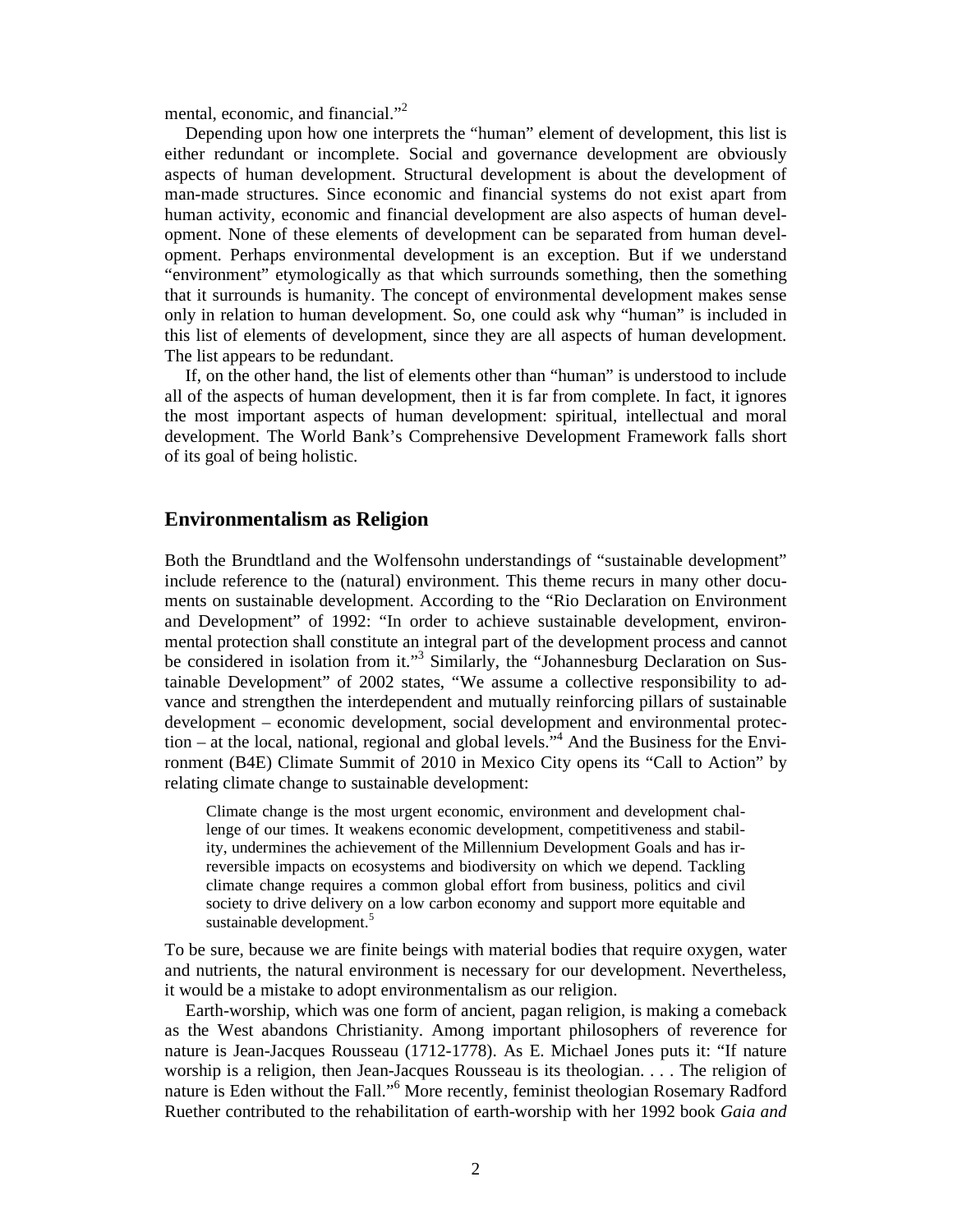God: An Ecofeminist Theology of Earth Healing.<sup>7</sup> In ancient-Greek mythology, "Gaia" is the name of Mother Earth. Earth worship is also gaining popularity in some countries today in the form of the neo-pagan religion Wicca.

While environmentalism is not, strictly speaking, a religion for most people who are concerned about the natural environment, a number of authors have noted that it has assumed many of the characteristics of a religion in the post-Christian West. In the words of Matthew Hanley, who has worked as an HIV/AIDS technical adviser to Catholic Relief Services, "Fighting the green fight can give people something akin to a religious sense of identity and purpose."<sup>8</sup>

According to William Cronon, Professor of History, Geography and Environmental Studies at the University of Wisconsin, environmentalism shares

certain common characteristics with the human belief systems and institutions that we typically label with the word *religion*. It offers a complex series of moral imperatives for ethical action, and judges human conduct accordingly. The source of these imperatives may not appear quite so metaphysical as in other religious traditions, but it in fact derives from the whole of creation as the font not just of ethical direction but of spiritual insight. The revelation of seeing human life and the universe whole, in their full interconnected complexity, can evoke powerful passions and convictions ranging from the mystical to the missionary.<sup>9</sup>

Princeton University physicist Freeman Dyson, who describes himself as "a practicing Christian but not a believing Christian"<sup>10</sup>, makes the point as follows:

There is a worldwide secular religion which we may call environmentalism, holding that we are stewards of the earth, that despoiling the planet with waste products of our luxurious living is a sin, and that the path of righteousness is to live as frugally as possible. The ethics of environmentalism are being taught to children in kindergartens, schools, and colleges all over the world.

Environmentalism has replaced socialism as the leading secular religion. And the ethics of environmentalism are fundamentally sound. Scientists and economists can agree with Buddhist monks and Christian activists that ruthless destruction of natural habitats is evil and careful preservation of birds and butterflies is good. The worldwide community of environmentalists—most of whom are not scientists holds the moral high ground, and is guiding human societies toward a hopeful future. Environmentalism, as a religion of hope and respect for nature, is here to stay. This is a religion that we can all share, whether or not we believe that global warming is harmful. $^{11}$ 

And philosopher Stephen T. Asma, who was raised as a Catholic but is now a Buddhist,<sup>12</sup> understands environmentalism in terms of the philosophy of Friedrich Nietzsche (1844-1900). Although the West has largely abandoned Christianity, Westerners still have the emotions of Christianity and require something like environmentalism to fill the void that is left by their apostasy:

Vitriol that used to be reserved for Satan can now be discharged against evil corporate chief executives and drivers of gas-guzzling vehicles. Apocalyptic fearmongering previously took the shape of repent or burn in hell, but now it is recycle or burn in the ozone hole. In fact, it is interesting the way environmentalism takes on the apocalyptic aspects of the traditional religious narrative. The idea that the end is nigh is quite central to traditional Christianity—it is a jolting wake-up call to get on the righteous path. And we find many environmentalists in a similarly earnest panic about climate change and global warming.<sup>13</sup>

If we abandon belief in the supernatural, as many Westerners have done and some Africans are doing, the natural becomes the *summum bonum*, highest good. Although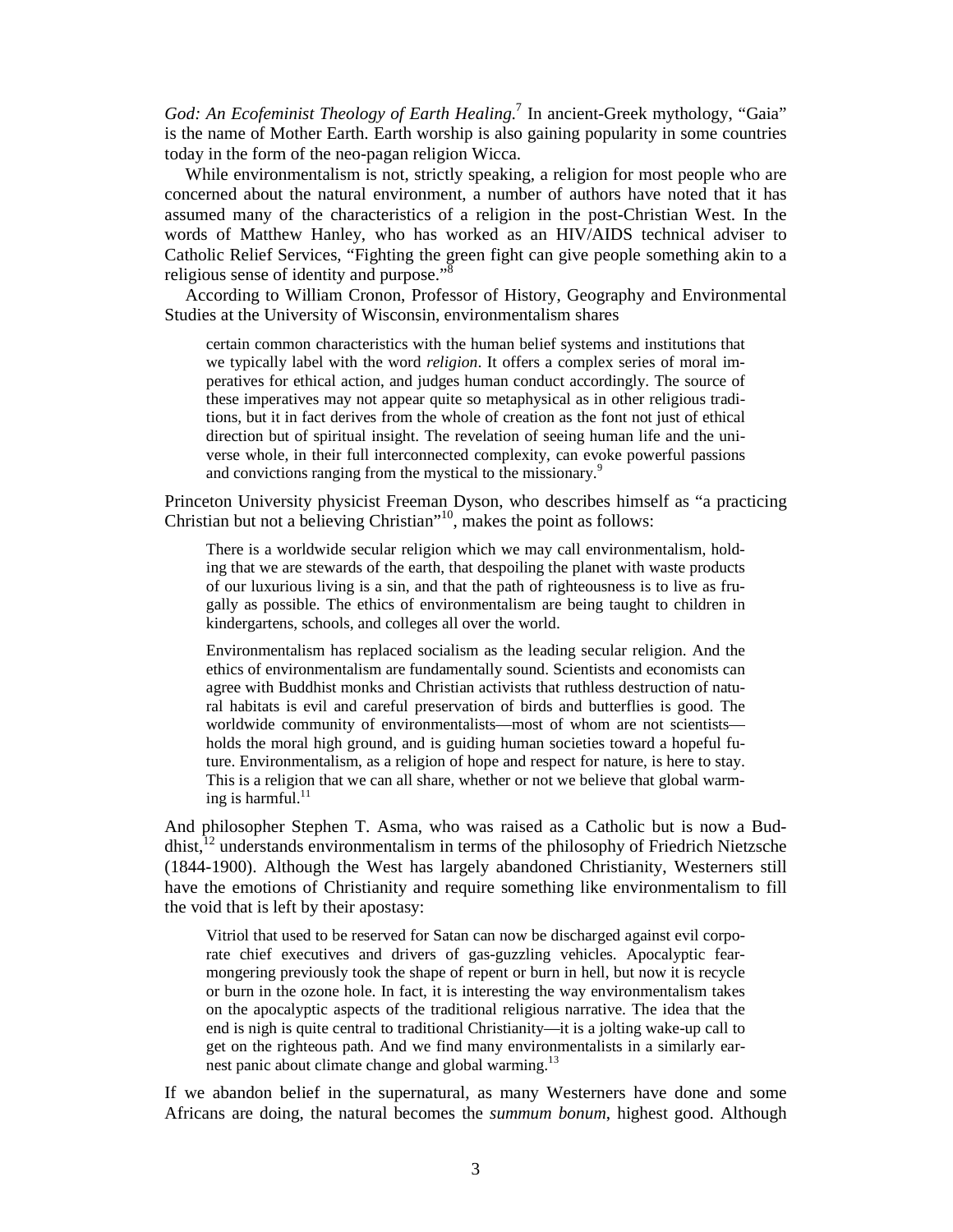we have a responsibility to be stewards of the natural environment, we must avoid the error of turning environmentalism into a secular religion. Because we have rational, spiritual, immortal souls, one human person is infinitely more important than all of the trees in the Amazon rainforest.

#### **Population Control**

The concept of sustainable development is linked not only to environmentalism, but also to population control. And the most popular means of promoting population control are "family planning" and "reproductive health", which are euphemisms for contraception and abortion.

According to the "Brundtland Report": "The sustainability of development is intimately linked to the dynamics of population growth. . . . The very possibility of development can be compromised by high population growth rates."<sup>14</sup> Furthermore, according to those who tell us what we should believe, the problem is so serious that responsibility for deciding how many children to have should be taken from parents and given to governments: "A population policy should set out and pursue broad national demographic goals in relation to other socio-economic objectives."<sup>15</sup>

"Agenda 21", which came out of the 1992 UN Conference on Environment & Development in Rio de Janeiro, emphasizes the importance of "strengthening research programmes that integrate population, environment and development".<sup>16</sup> "Agenda 21" also explains the importance of integrating population programmes into governmental strategies and of persuading populations to accept reductions in their rates of growth:

National reviews should be conducted and the integration of population policies in national development and environment strategies should be monitored nationally.

Population programmes should be consistent with socio-economic and environmental planning.

Understanding of socio-cultural and political factors that can positively influence acceptance of appropriate population policy instruments should be improved.

Workshops to help programme and projects managers to link population programmes to other development and environmental goals should be conducted.<sup>17</sup>

A 2001 UN book repeats the assertion that governmental planners should decide how many children are to be born: "Population and development policies—especially those relating to the size, growth and distribution of population—are necessary and vital components of the constellation of actions needed to ensure sustainable development and to safeguard the environment during the twenty-first century and beyond."<sup>18</sup> This violates one of the pillars of social ethics: the principle of subsidiarity. Families have the right and the responsibility of deciding how many children they will have. It is unjust for governments to abrogate this right and responsibility.

Some demands for population control are motivated by neo-Malthusian concerns. Thomas Robert Malthus (1766-1834), author of *An Essay on the Principle of Population* (1798), popularized the idea that human population, if unchecked, will grow faster than the capability of the earth to sustain it. Among contemporary neo-Malthusians is Roger V. Short, Professor of Obstetrics and Gynaecology at the University of Melbourne, Australia:

The inexorable increase in human numbers is exhausting conventional energy supplies, accelerating environmental pollution and Global Warming, and providing an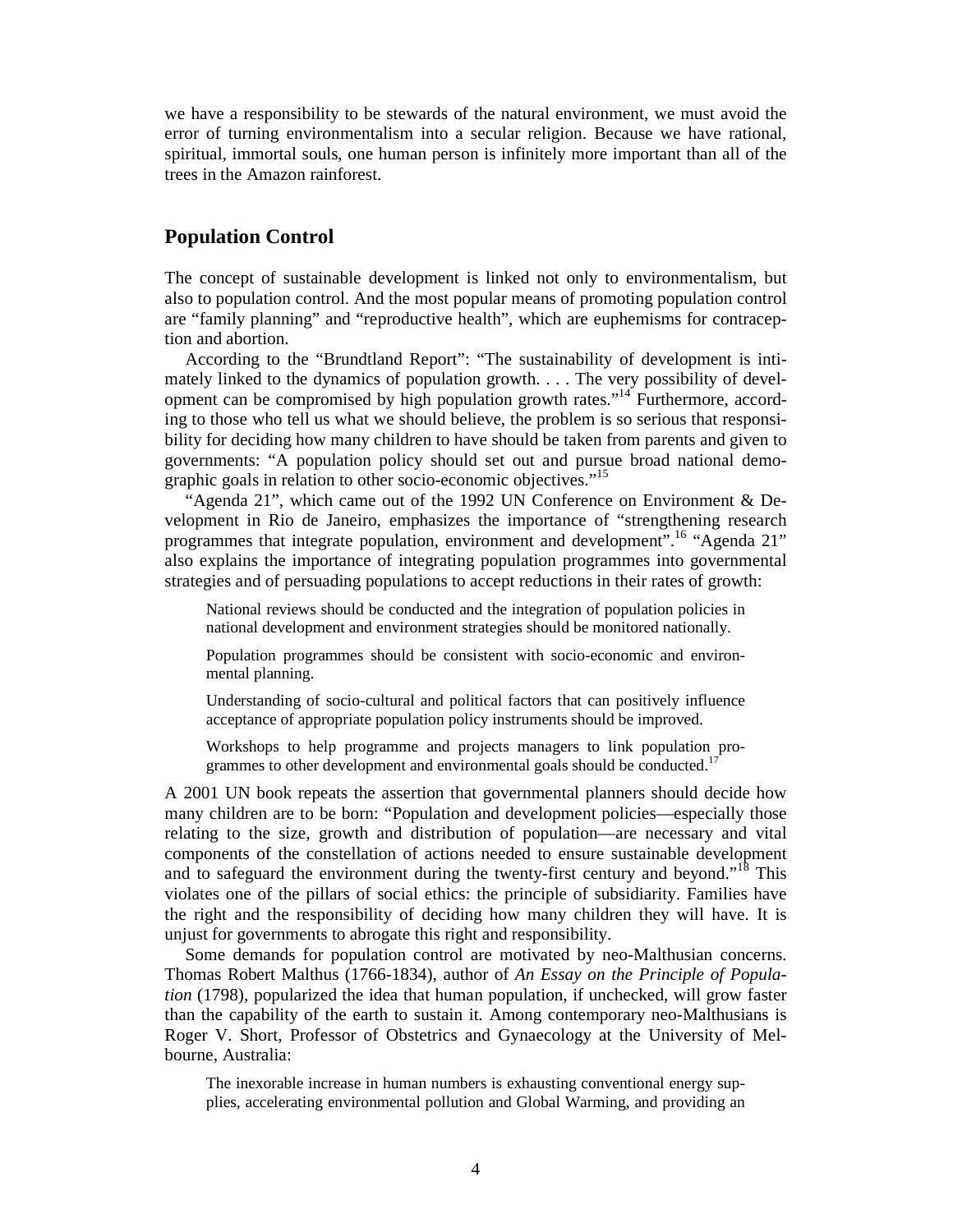increasing number of Failed States where civil unrest prevails. Few can be left in any doubt that calling a halt to future population growth in both developed and developing countries is the greatest challenge now facing our world.<sup>19</sup>

Short adds, "It is sad that in many developing countries, abortion is still illegal, thereby denying women access to the latest and safest procedures."<sup>20</sup> Kenya is no longer one of those countries. Although many Kenyans do not understand that the voted in August 2010 to legalize abortion in their country, they did. According to the new Constitution of Kenya: "Abortion is not permitted unless, in the opinion of a trained health professional, there is need for emergency treatment, or the life or health of the mother is in danger, or if permitted by any other written law."<sup>21</sup> This sentence can be accurately paraphrased as follows: "Abortion is permitted if, in the opinion of a trained health professional, there is need for emergency treatment, or the life or health of the mother is in danger, or if permitted by any other written law." "Health" includes mental health. And any trained health professional is permitted to make the decision. As Don Feder of the World Congress of Families explains: "An exception to a ban on abortion for the 'health of the mother' is virtually abortion-on-demand. You can always find an obliging 'health professional' – including mental-health workers – who will certify that any condition would endanger a woman's health unless a pregnancy is terminated."<sup>22</sup> Kenya is now compliant with the West's agenda for Africa.

In 1968, Stanford University biologist and neo-Malthusian Paul Ehrlich predicted imminent global famine, unless immediate action was taken to limit population growth. He argued that even people who were not convinced that he was right should still limit births: "If population control is undertaken and is successful in preventing births, but it turns out to be unnecessary, then what is  $\text{lost?}^{23}$  Julian Simon, Professor of Economics and Business Administration at the Universities of Illinois and Maryland, responded to Ehrlich's question:

If you value additional human lives, and some lives are unnecessarily prevented from being lived, that is an obvious loss. The fact that this is not a loss in Ehrlich's eyes tells us his implicit values. . . . The Ehrlich argument boils down to an inverted (or perverted) Golden Rule: Do unto others – prevent their existence – what you are glad no one did to you.<sup>24</sup>

In 1980, Simon challenged Ehrlich to a wager, which Ehrlich accepted. Simon bet that the prices of five metals – chrome, copper, nickel, tin, and tungsten – would go down during the 1980s; Ehrlich bet that their prices would go up. Simon won the bet; the prices of all five metals decreased between 1980 and 1990.

The strongest demands for population control, however, are not grounded in Malthusianism. The West has a serious problem of too few births. As a consequence of decades of contraception, sterilization and abortion, there is negative population growth in some countries; death rates are higher than birth rates. This is not good for a nation's economy. Furthermore, many in the West understand that with greater population, all else equal, comes greater power in the world. It is never the case, of course, that all else is equal. But it is no coincidence that the two countries poised to overtake the United States as global economic superpowers, China and India, also have the largest populations in the world. Neither is it a coincidence that the most influential of the countries between North Africa and South Africa, Nigeria, is also the largest African country in terms of population.

In 1974, the U.S. Government produced a classified document entitled "National Security Study Memorandum 200" ("NSSM 200"), with the subject line: "Implications of Worldwide Population Growth for U.S. Security and Overseas Interests". It was declassified in 1989, but has not been rescinded or superseded. "NSSM 200" acknowledges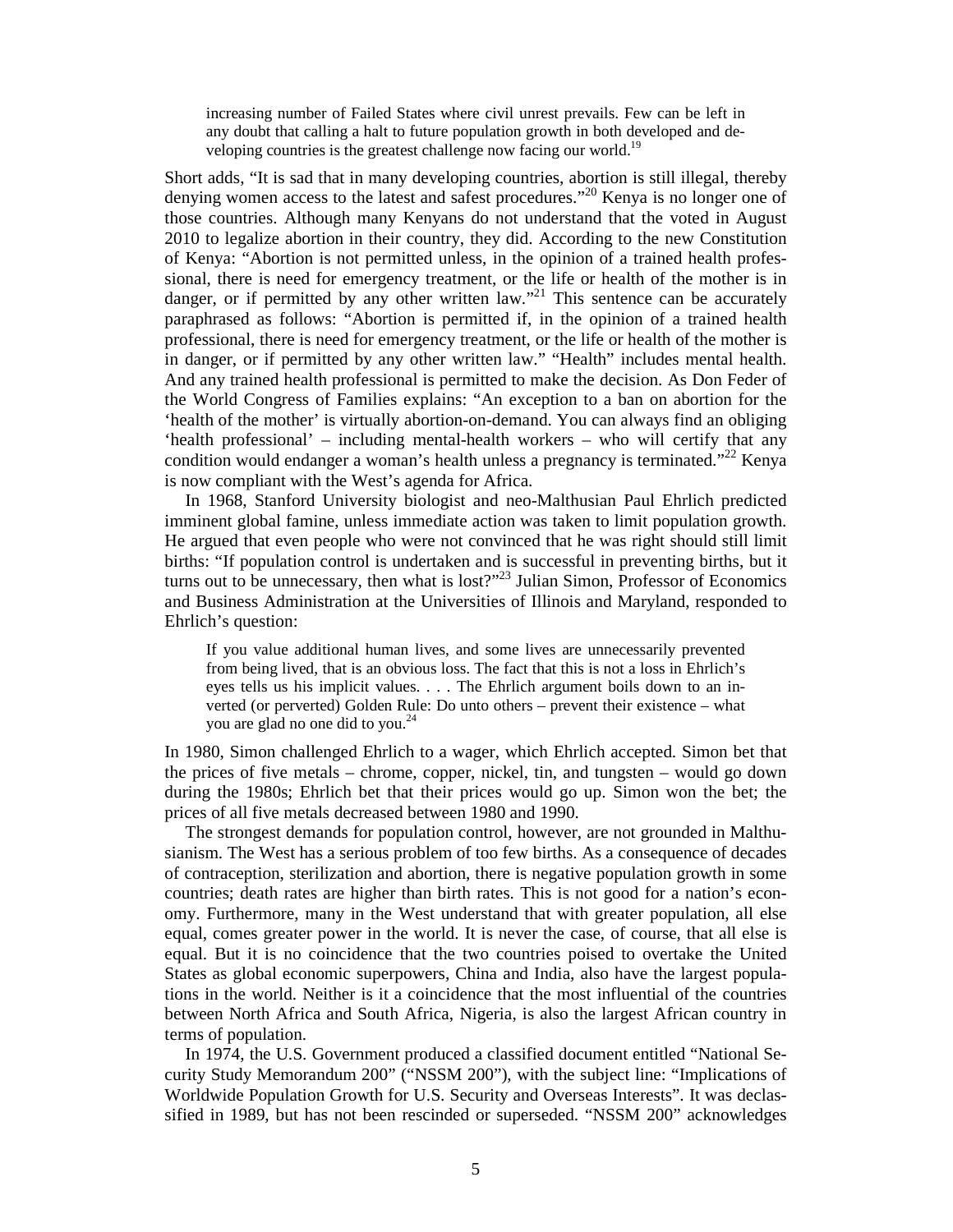that the purpose of population control is to serve U.S. strategic, economic, and military interests and states that programmes to promote population decline should be tied to development "assistance":

It is clear that the availability of contraceptive services and information is not a complete answer to the population problem. In view of the importance of socioeconomic factors in determining desired family size, overall assistance strategy should increasingly concentrate on selective policies which will contribute to population decline as well as other goals. This strategy reflects the complementarity between population control and other U.S. development objectives.<sup>25</sup>

"NSSM 200" also outlines a strategy for concealing the true motivation from leaders of developing nations:

It is vital that the effort to develop and strengthen a commitment on the part of the LDC leaders not be seen by them as an industrialized country policy to keep their strength down or to reserve resources for use by the 'rich' countries. Development of such a perception could create a serious backlash adverse to the cause of population stability.

The U.S. can help to minimize charges of an imperialist motivation behind its support of population activities by repeatedly asserting that such support derives from a concern with:

(a) the right of the individual couple to determine freely and responsibly their number and spacing of children and to have information, education, and means to do so; and

(b) the fundamental social and economic development of poor countries in which rapid population growth is both a contributing cause and a consequence of widespread poverty.

Furthermore, the U.S. should also take steps to convey the message that the control of world population growth is in the mutual interest of the developed and developing countries alike.<sup>26</sup>

Population control is not in the interest of "developing" countries. It is in the interest of "developed" countries that are committing national suicide through contraception, sterilization and abortion. Population growth in developing countries does present challenges. In order to develop to their potential, children must be fed, housed, clothed and educated. Parents, assisted by other organizations, including government, are responsible for ensuring that these needs are met. Not all parents, organizations and governments are meeting those responsibilities. But population growth is not in itself a handicap to development: "As the experience of many developing countries has demonstrated, high rates of population growth are compatible with rapid economic growth over long periods."<sup>27</sup> When more children are born, there are more potential leaders, more potential problem-solvers and more potential productive workers.

It is true that some African localities are over-populated. Kibera is over-populated. But Kenya is not over-populated, and neither is Africa as a whole. The African Union's "Maputo Protocol" of 2003, which has been signed by most of the nations of Africa, including Kenya, calls upon signatories to "ensure that the right to health of women, including sexual and reproductive health, is respected and promoted." It then asserts that the "right to health of women" includes "the right to choose any method of contraception". It also calls upon signatories to "protect the reproductive rights of women by authorising medical abortion in cases of sexual assault, rape, incest, and where the continued pregnancy endangers the mental and physical health of the mother or the life of the mother or the foetus.<sup>28</sup> Human Life International responded in 2007: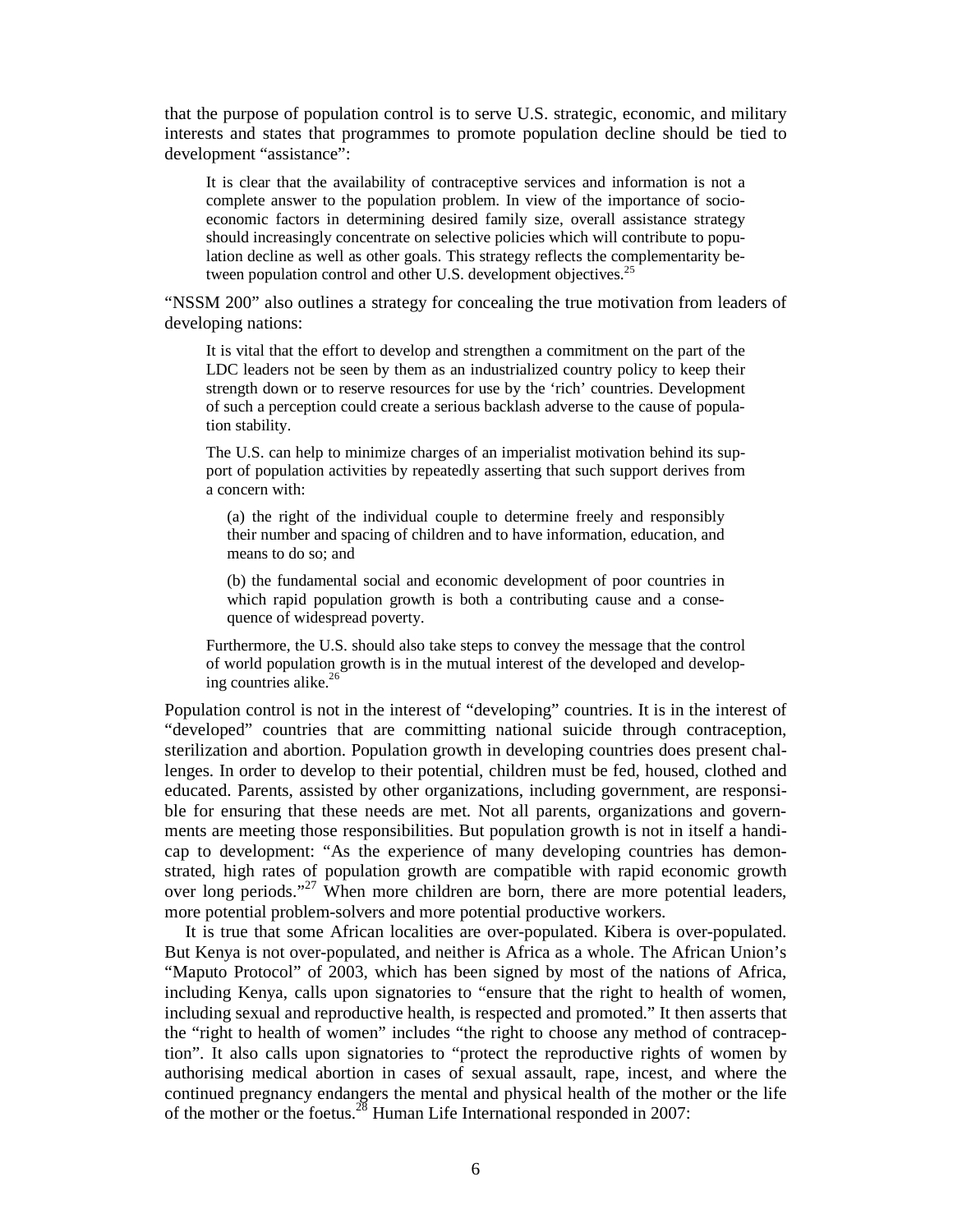The Maputo Protocol is a part of the decades-long campaign by Western elites to reduce the number of black Africans. Yet United Nations figures show that Africa is not overpopulated . . . .

The assumption often used to promote the Maputo Protocol and other such ideological plans is the overpopulation of Africa. It is assumed that there are too many black people, and that the wealthy nations of the world must work to reduce their numbers in cooperation with African governments. This is not true. . . . According to the United Nations Population Division, Africa's population density in 2005 was 30 people per square kilometer. That of Europe, including Russia, was 32. The sparsely populated United States had 31 people per square kilometer and Latin America and the Caribbean, 27. Asia is increasingly prosperous and had 124. Africa is a land of tremendous natural resources that would be wealthy if it did not suffer from political and economic exploitation. The Maputo Protocol is another example of wholesale social engineering imposed on Africa.<sup>29</sup>

### **Global Governance**

Sustainable development, environmentalism and population control are all related to the movement towards global governance. World government is not a new goal. Both capitalism and socialism,  $30$  which agree more than they disagree, because both are materialist, tend to minimize national sovereignty. Capitalism and socialism flock together, because they are birds of a feather. In fact, they are two wings of the same sick bird.

Capitalism seeks to reduce the importance of countries, because borders are barriers to free trade and the expansion of global markets. PricewaterhouseCoopers has recently identified six trends that it believes "will drive sustainable development over the next decade and so shape the form it takes".<sup>31</sup> First among them is a reduction in the importance of national governments:

Global market forces will play a much greater part than government policy in the decision-making process. The influence of the markets will grow, as they reflect rising demand, shrinking supplies and changing patterns of demand for natural resources; labour and distribution costs; environmental and health legacies; operating and product liabilities; the security of assets, including intellectual property; and the pressures for fairer trade and a more equal distribution of wealth across the global population.<sup>32</sup>

For socialism, the "withering away of the state" is explicit. In the words of Friedrich Engels:

The first act by which the state really comes forward as the representative of the whole of society — the taking possession of the means of production in the name of society — is also its last independent act as a state. State interference in social relations becomes, in one domain after another, superfluous, and then dies down of itself. The government of persons is replaced by the administration of things, and by the conduct of processes of production. The state is not 'abolished'. It withers away.<sup>33</sup>

The capitalist utopia is a borderless world of homogenous consumers, without governmental interference in free markets. The socialist utopia is a stateless dictatorship of the proletariat and worker's paradise. Both eschatologies, however, belong to mythology. With neither capitalism nor socialism is a situation of no government possible. When national governments decrease, global government increases – a development contrary to the principle of subsidiarity. (It should be noted that the provision for counties in the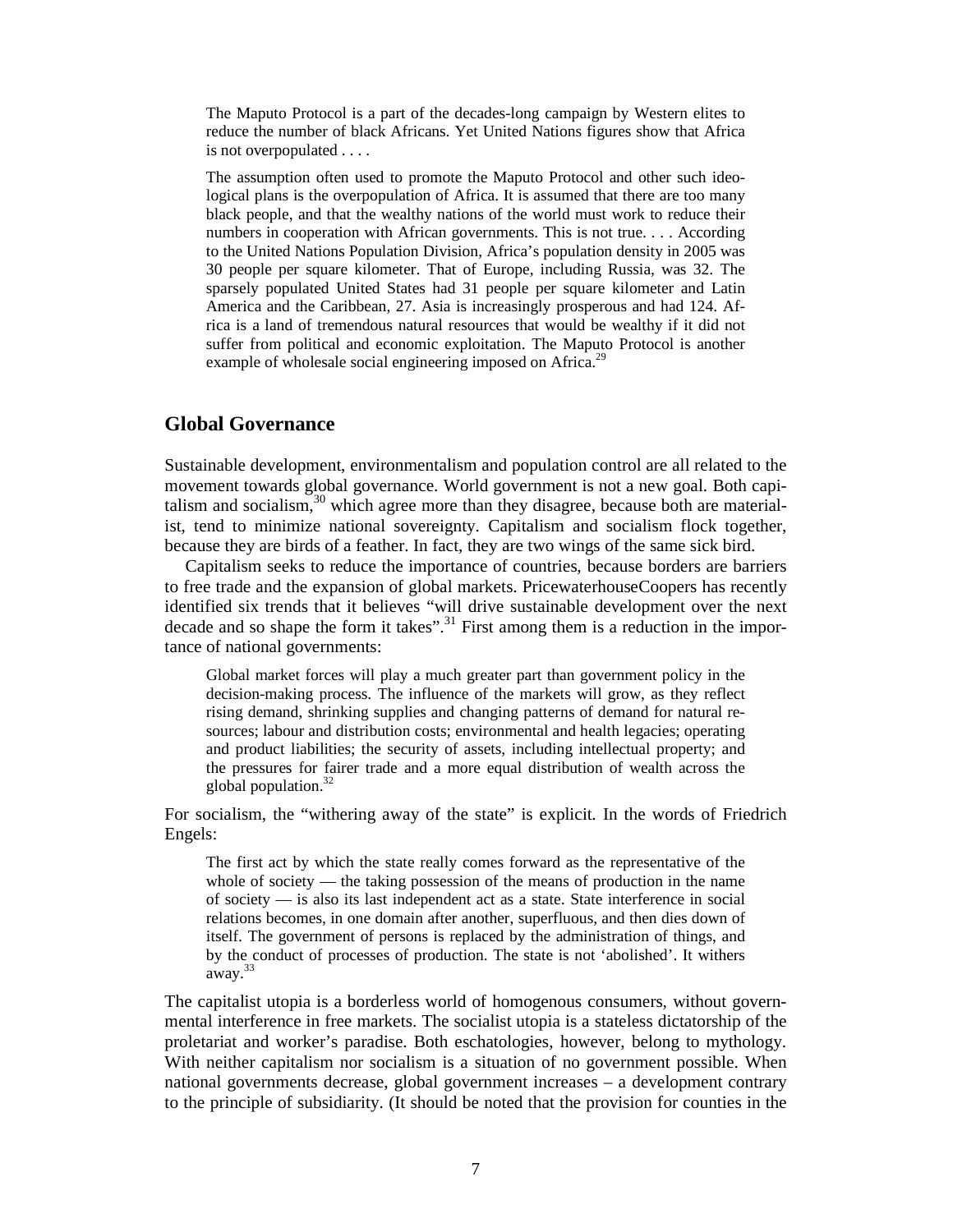new Constitution of Kenya, if properly implemented, is a move in the opposite direction, consistent with subsidiarity.) And many capitalists and socialists make no secret of the fact that their goal is not really a situation of no government, but one of global government.

Though the desire for global governance is not new, global warming provides a new justification: we need global governance, among other reasons, in order to prevent environmental catastrophe. According to its website:

The Global Governance Project (Glogov.org) is a joint research programme of thirteen European research institutions that seeks to advance understanding of the new actors, institutions and mechanisms of global governance. While we address the phenomenon of global governance in general, most of our research projects focus on global environmental change and governance for sustainable development.<sup>34</sup>

After assuring the reader that he is not a "conspiracy theorist", Gideon Rachman, Chief Foreign Affairs Columnist for the *Financial Times*, explains why he believes world government is a real possibility:

For the first time in my life, I think the formation of some sort of world government is plausible. A "world government" would involve much more than cooperation between nations. It would be an entity with state-like characteristics, backed by a body of laws. The European Union has already set up a continental government for 27 countries, which could be a model. The EU has a supreme court, a currency, thousands of pages of law, a large civil service and the ability to deploy military force. So could the European model go global? There are three reasons for thinking that it might.

First, it is increasingly clear that the most difficult issues facing national governments are international in nature: there is global warming, a global financial crisis and a "global war on terror".

Second, it could be done. The transport and communications revolutions have shrunk the world so that, as Geoffrey Blainey, an eminent Australian historian, has written: "For the first time in human history, world government of some sort is now possible." Mr Blainey foresees an attempt to form a world government at some point in the next two centuries . . . .

But – the third point – a change in the political atmosphere suggests that "global" governance" could come much sooner than that. The financial crisis and climate change are pushing national governments towards global solutions, even in countries such as China and the US that are traditionally fierce guardians of national sovereignty.<sup>35</sup>

Global governance is a consequence of the materialism that most of the West, and much of the rest of the world, has adopted, whether in the form of capitalism or of socialism or of some compromise between the two. To have a hierarchy of communities, related to each other according to subsidiarity, it is necessary to recognize that non-material goods exist and are higher than material goods. Capitalism and socialism agree that material goods are all that matter, or are what matter most; they disagree about how material goods should be distributed. Instead of many communities of persons, we have one huge collection of individuals.

A word about "conspiracy theories" is appropriate at this point. Although "conspiracy theorist" is a term of derogation and although some conspiracy theories deserve ridicule, history is full of actual conspiracies and some contemporary conspiracy theories are actually true. There is an enormous body of literature today about the "New World Order Conspiracy", some arguing that it is a reality and some arguing that those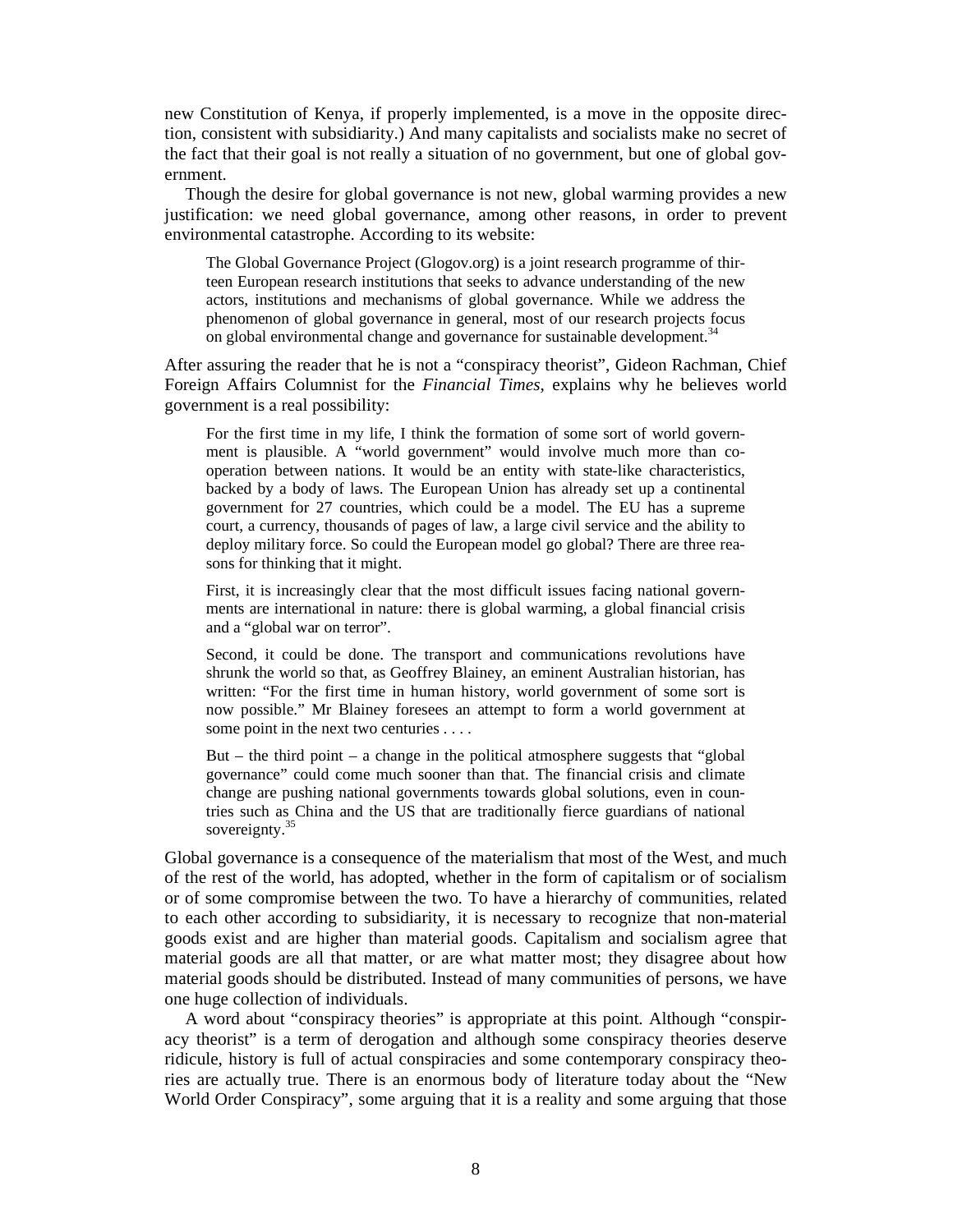who believe it is a reality should see a psychiatrist. This "conspiracy theory" actually comes in many versions, not all of which can be true, because some versions contradict others. To examine the evidence pro and con would be beyond the scope of this essay. But one does not have to believe in conspiracies to recognize that the world is becoming an oligarchy.

## **The Role of Universities**

African universities and intellectuals have a critical role to play with regard to sustainable development: helping us to think correctly about what kind of development is appropriate for Africa. Should Africans understand sustainable development in the same way that Westerners understand it? Should Africans accept or resist Western materialism and consumerism? Is the fact that the West is declining and the East is rising relevant to how Africans should understand sustainable development? Who is more developed, a society with the latest technology or a society in which the institution of the family still survives?

Thus far, many African intellectuals have accepted uncritically whatever bad ideas they have received from the West: secularism, materialism, consumerism, contraception, abortion, liberal democracy, the capitalism-socialism dichotomy, legal positivism, psychology without the soul, pragmatic philosophy of education, etc. African universities and intellectuals need to provide leadership in scrutinizing ideas from the West and separating the wheat from the chaff. Furthermore, because a theory of comprehensive or holistic or integral sustainable development requires a proper ordering of qualitatively different goods, developing such a theory of sustainable development requires interdisciplinary academic research. If African universities are able to meet this challenge, we may be able to develop an understanding of sustainable development appropriate for the people of Africa.

#### **References**

 $\overline{a}$ 

<sup>&</sup>lt;sup>1</sup> World Commission on Environment and Development, "Our Common Future", 4 August 1987, p. 54.

<sup>&</sup>lt;sup>2</sup> World Bank, *Focus on Sustainability 2004* (Washington: The International Bank for Reconstruction and Development, 2005), p. 19.

<sup>&</sup>lt;sup>3</sup> "Report of the United Nations Conference on Environment and Development", Rio de Janeiro, 3-14 June 1992, Annex I: "Rio Declaration on Environment and Development", Principle 4.

<sup>&</sup>lt;sup>4</sup> "Report of the World Summit on Sustainable Development", Johannesburg, 26 August-4

September 2002, Annex: "Johannesburg Declaration on Sustainable Development", para. 5.<br><sup>5</sup> Business for the Environment, Climate Summit 2010, Mexico City, 4-5 October 2010, "A Call to Action".

<sup>6</sup> E. Michael Jones, "Requiem for a Whale Rider", *Culture Wars*, Vol. 29, No. 5 (April 2010), pp. 26, 40

<sup>7</sup> Rosemary Radford Ruether, *Gaia & God: An Ecofeminist Theology of Earth Healing* (San Francisco: Harper, 1992).

<sup>8</sup> Matthew Hanley, "Environmental Egocentrism", *The Catholic Thing*, 13 May 2010.

<sup>&</sup>lt;sup>9</sup> William Cronon, "Searching for the God in All Things", Foreword to Thomas R. Dunlap, *Faith in Nature: Environmentalism as Religious Quest* (Seattle: University of Washington Press, 2004), p. xi.

<sup>10</sup> Freeman Dyson, "Science & Religion: No Ends in Sight", *The New York Review of Books*, 28 March 2002.